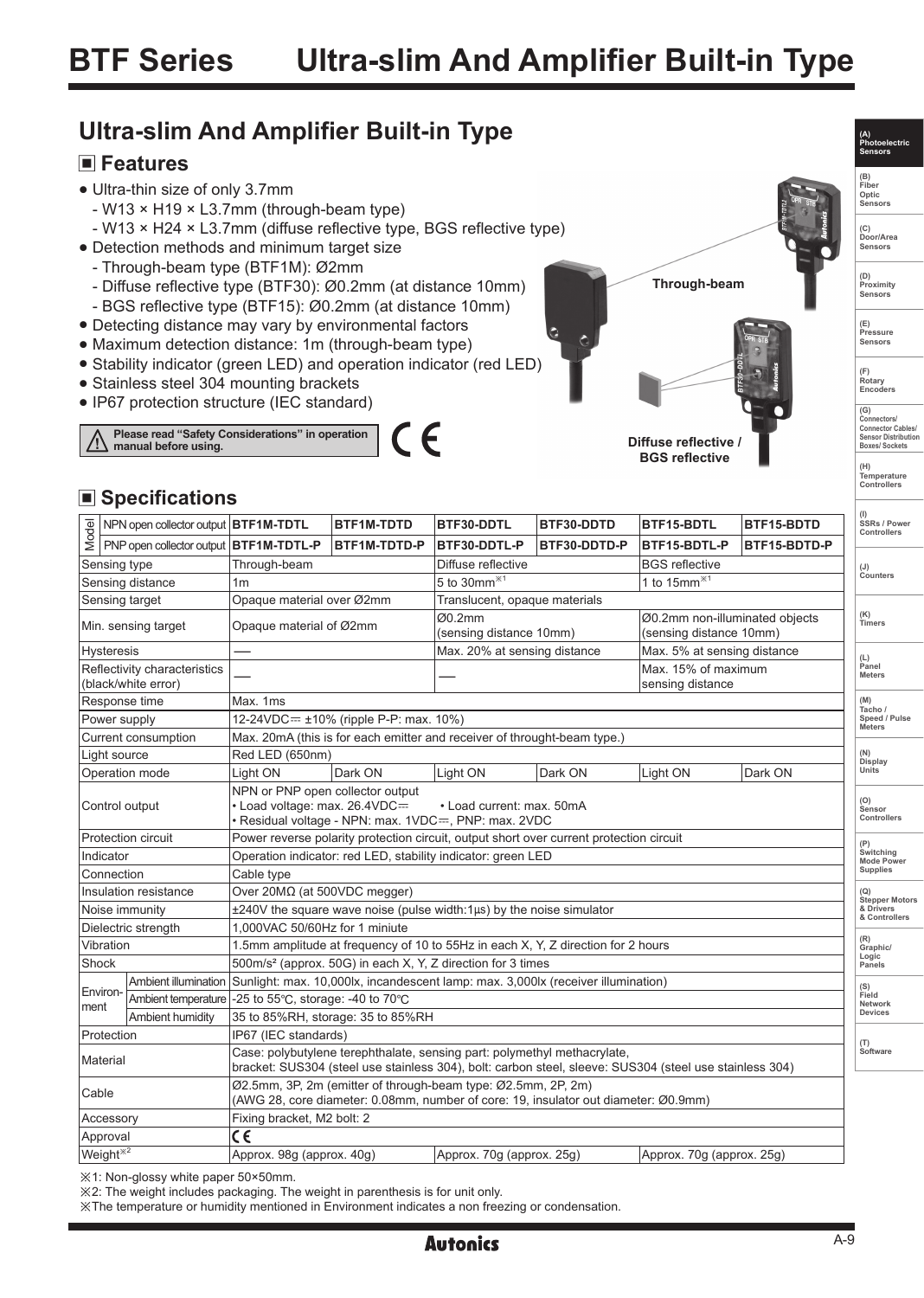# **Feature Data**

#### **Through-beam type ● BTF1M-TDTL / BTF1M-TDTL-P**



#### **BGS reflective type** ● **BTF15-BDTL / BTF15-BDTL-P**



#### **Connections ● Through-beam type**



#### **● Diffuse reflective/BGS reflective type**



 $%1$ : Load connection for NPN output 2: Load connection for PNP output

#### **Diffuse reflective type ● BTF30-DDTL / BTF30-DDTL-P**





#### **Control Output Circuit Diagram ● NPN open collector output**



#### **● PNP open collector output**



**Autonics**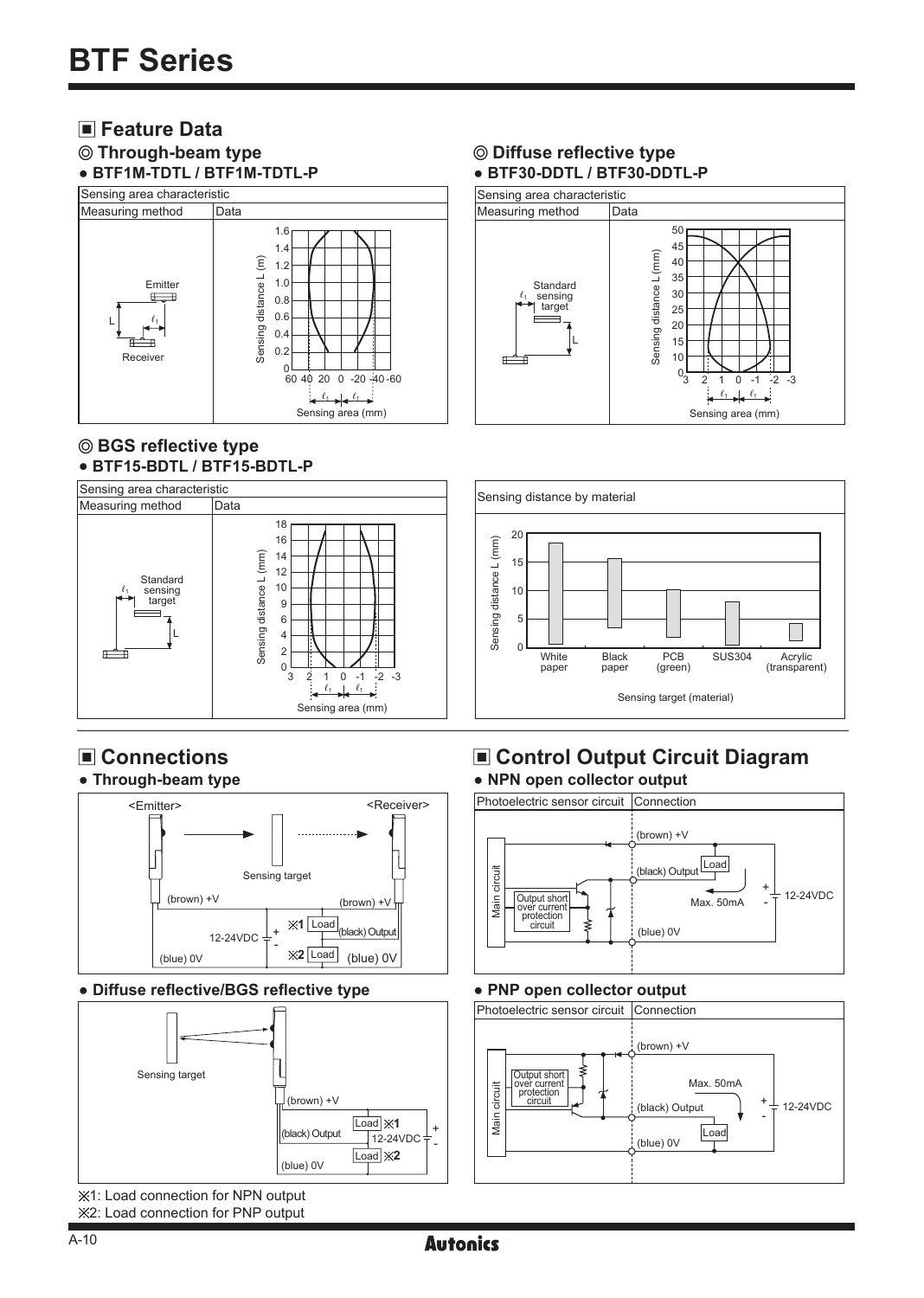# **Ultra-slim And Amplifier Built-in Type**

|                                                                                                  |                                                             | <b>Autonics</b>                                     |                                                     | $A-11$ |                                                            |  |  |  |  |  |  |   |
|--------------------------------------------------------------------------------------------------|-------------------------------------------------------------|-----------------------------------------------------|-----------------------------------------------------|--------|------------------------------------------------------------|--|--|--|--|--|--|---|
|                                                                                                  | Q<br>۹<br>$4\overline{ }$<br>Ł<br>8<br>Ø2.5, 2m<br>13       | $2-2M$                                              | $\overline{\phantom{a}}$<br>ᆉ<br>3.2<br>10.3<br>4.6 |        |                                                            |  |  |  |  |  |  |   |
|                                                                                                  | $\infty$<br>4<br>23<br>24<br>ق<br>$\overline{ }$            | Optical axis of receiver<br>Optical axis of emitter | 4<br>$\frac{6}{5}$<br>$\infty$<br>$\sim$            |        | (T)<br>Software                                            |  |  |  |  |  |  |   |
|                                                                                                  | ייחור<br>₩                                                  |                                                     | $2-M3$                                              |        | (S)<br>Field<br>Network<br>Devices                         |  |  |  |  |  |  |   |
|                                                                                                  | Operation indicator (red)                                   | Stability indicator (green)                         | 3.7 6.8                                             |        | (R)<br>Graphic/<br>Logic<br>Panels                         |  |  |  |  |  |  |   |
|                                                                                                  | Ņ<br>$\div$<br>9<br>r<br>15.5                               |                                                     |                                                     |        | (Q)<br><b>Stepper Motors</b><br>& Drivers<br>& Controllers |  |  |  |  |  |  |   |
|                                                                                                  |                                                             |                                                     |                                                     |        |                                                            |  |  |  |  |  |  |   |
| · Diffuse reflective/BGS reflective type                                                         |                                                             |                                                     |                                                     |        |                                                            |  |  |  |  |  |  |   |
| Ø2.5, 2m<br>13<br>10.3<br>4.6                                                                    |                                                             |                                                     |                                                     |        |                                                            |  |  |  |  |  |  |   |
| $2-2M$                                                                                           |                                                             | 8                                                   | 3.2                                                 |        | (M)<br>Tacho /<br>Speed / Pulse<br>Meters                  |  |  |  |  |  |  |   |
| Θ.<br>Ф<br>٠<br>口<br>4.<br>4                                                                     |                                                             |                                                     |                                                     |        |                                                            |  |  |  |  |  |  |   |
| 8.6                                                                                              | $\overline{9}$<br>$\overset{\circ}{\phantom{\circ}}$<br>8.6 | Optical axis<br>of receiver                         | 4<br>$\frac{6}{5}$<br>$\infty$<br>$\mathbf{N}$      |        | (K)<br>Timers                                              |  |  |  |  |  |  |   |
| of emitter<br>$2-M3$<br>ग!ाम                                                                     |                                                             |                                                     |                                                     |        |                                                            |  |  |  |  |  |  |   |
| 9<br>15.5<br>Operation indicator (red)<br>Stability indicator (green)<br>3.7 6.8<br>Optical axis |                                                             |                                                     |                                                     |        |                                                            |  |  |  |  |  |  |   |
|                                                                                                  |                                                             |                                                     |                                                     |        |                                                            |  |  |  |  |  |  | Ņ |
| • Through-beam type                                                                              |                                                             |                                                     |                                                     |        |                                                            |  |  |  |  |  |  |   |
| <b>Dimensions</b><br>□<br>(unit: mm)<br>(F)<br>Rotary<br>Encoders                                |                                                             |                                                     |                                                     |        |                                                            |  |  |  |  |  |  |   |
| Transistor output                                                                                | OFF                                                         | OFF                                                 |                                                     |        | (D)<br>Proximity<br>Sensors<br>(E)                         |  |  |  |  |  |  |   |
| (red LED)                                                                                        | OFF<br>ON                                                   | OFF<br>ON                                           |                                                     |        | Sensors                                                    |  |  |  |  |  |  |   |
| Receiver operation<br>Operation indicator                                                        | Interrupted light<br>ON                                     | Interrupted light<br>ON                             |                                                     |        | (C)<br>Door/Area                                           |  |  |  |  |  |  |   |
| Operation mode                                                                                   | Received light                                              | Received light                                      |                                                     |        | (B)<br>Fiber<br>Optic<br>Sensors                           |  |  |  |  |  |  |   |
|                                                                                                  | Light ON                                                    | Dark ON                                             |                                                     |        |                                                            |  |  |  |  |  |  |   |